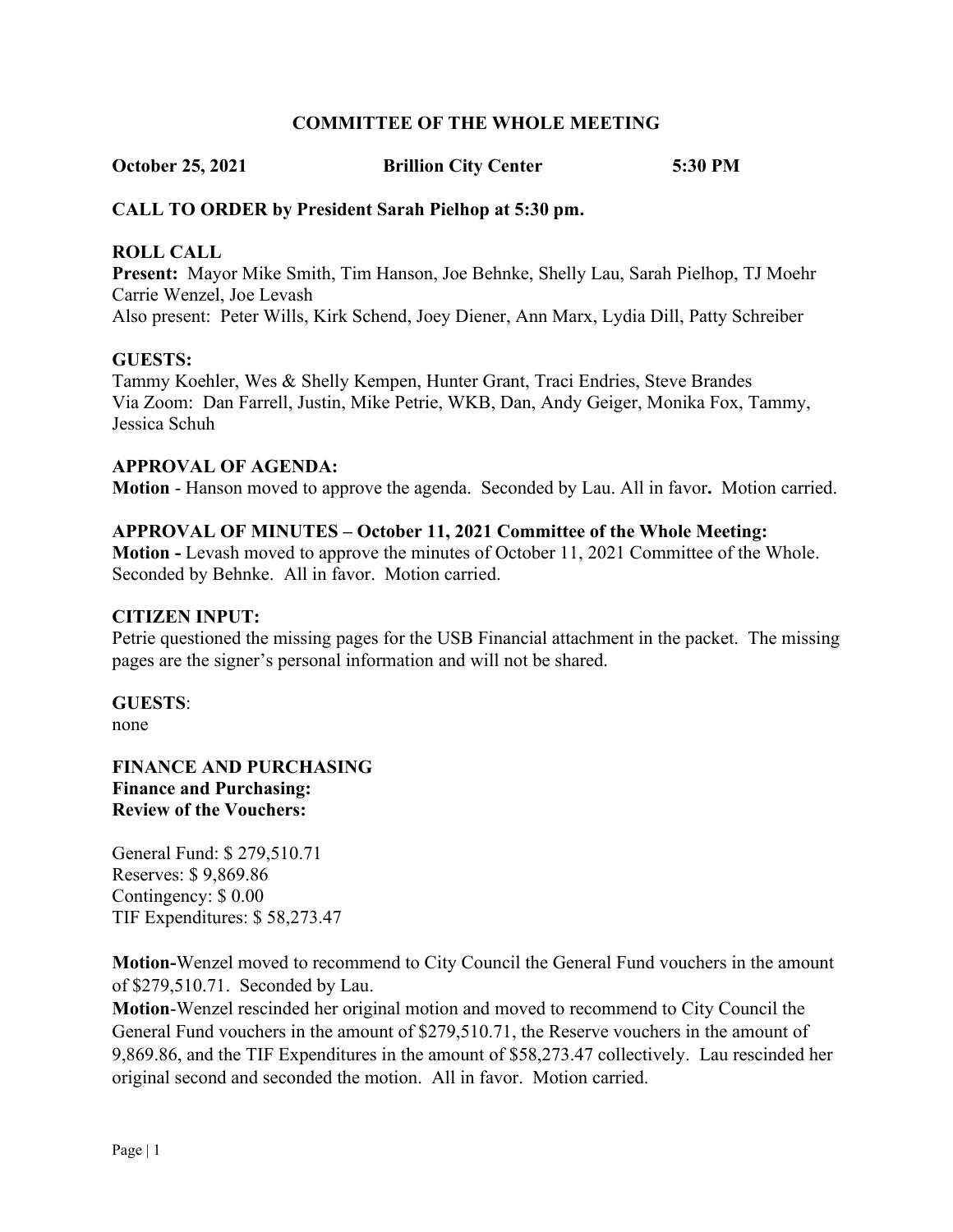### **Review of Payroll:**

Pay Period: Aug 28-Sept 10, 2021, paid on September 24, 2021 for \$58,265.37 Pay Period: Sept 11-24, 2021, paid on October 8, 2021 for \$57,439.63 Pay Period: Sept 25-Oct 8, 2021, Paid on October 22, 2021 for \$57,043.97 **Motion-**Wenzel moved to recommend to City Council the payroll report for September 24, 2021 in the amount of \$ 58,265.37, the payroll report for October 8, 2021 in the amount of \$57,439.63 and the payroll report for October 22, 2021 in the amount of \$57,043.97 collectively. Seconded by Levash. All in favor. Motion carried.

### **Operator License Applications – New:**

Pamela Faris, Alice Grawey, Sean Pankratz, Darshan Patel, Vidhi Patel

#### **Operator License Application – Renewal:**

Aaron Bowe, Dawn Duffeck, Jacquelyn Meetz

#### **Operator License Applications – Temporary (October 30, 2021 Walk Through Brillion):** Mitchell Michiels, Susan Knott

**Motion-**Behnke moved to recommend to City Council to approve the new operator's license for Pamela Faris, Alice Grawey, Sean Pankratz, Darshan Patel, Vidhi Patel, to approve the renewal operator's license for Aaron Bowe, Dawn Duffeck, Jacquelyn Meetz, and to approve the temporary operator's license for Walk Through Billion event collectively. Seconded by Lau. All in favor. Motion carried.

# **Liquor License-Amend: Application for Temporary Class "B"/"Class B" Retailer's License: Walk Through Brillion on October 30, 2021:**

Clerical error on how it was listed on the agenda and in the minutes. The application was completed correctly.

**Motion-**Lau moved to recommend to City County to amend the September 20, 2021 to approve Temporary Class "B"/"Class B" Retailer's License: Walk Through Brillion on October 30, 2021. Seconded by Wenzel. All in favor. Motion carried.

#### **PROPOSALS FOR RECOMMENDATION TO COUNCIL 2022 City of Brillion Budget**

Wills explained the preliminary budget. The front page did have a change due to the Wisconsin Department of Revenue Final-Equated Statement of Assessment for 2021 that was received via email today. With this final assessment change the mill rate will drop down to 9.905 from 10.892. Behnke questioned why the School Tax Credit went up. Wills will check with the consultant. Wills explained the increase in taxes is mostly due to two payments not included in the levy in previous years. The Brillion Community Center increased rates; ATV licenses have been increasing. Income from Other Sources reflects borrowing and charges for recycle cans.

Points of interest:

General Government expenses are higher because of the two payments not included. Public Safety increased due to the voted wage increase for the ambulance employees. Public Works expense increase is due to borrowing.

Debt payments are going up in 2022. 2022 requires the full principal payment on the Fire Truck. Sanitation includes cost of the new recycling cans. There is a six-month timeline to produce the recycling cans. Geiger is working on cost reduction in this area.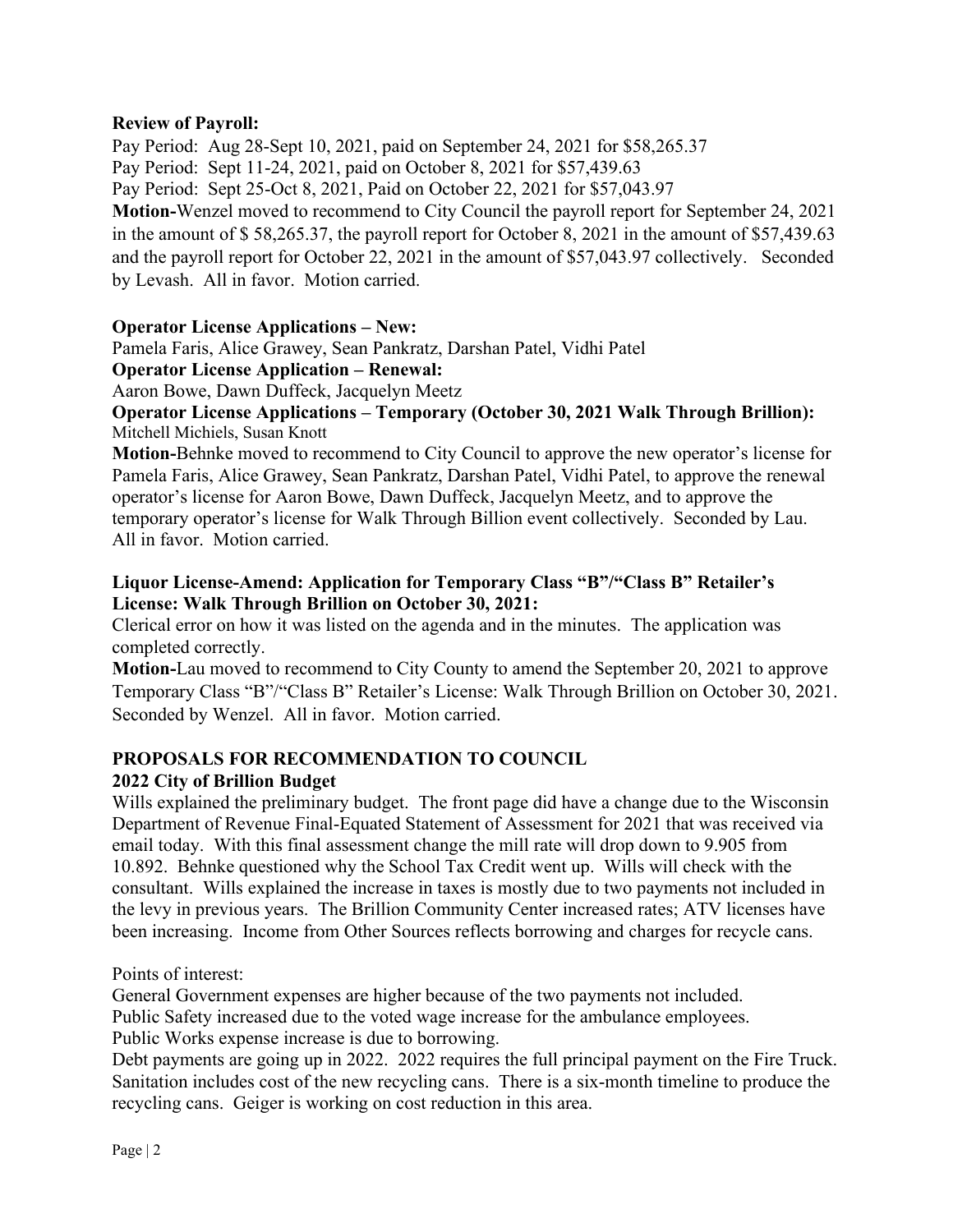\$30,000 has been put into the budget for computer maintenance at the City Center. Small backup drives have been purchased as an interim fix.

Administration wage allocation will change in 2022 including allocation to the TIF's. The City is required to have a .gov email and website address. This has been built into the 2022 budget.

Have to find out what a fill reassessment will cost. This was last completed in 2018. Increase in insurance expense in 2022.

The ambulance contract value is not known yet.

Community Development budget-looking for better homes for these items.

DPW -Cut reserve spending in the Public Works area of \$73,000. Loan will be taken out for the Sunrise Circle and the Maple Ridge Projects. The Sunrise Circle bids came back higher than expected. If this project is cut out of the 2022 budget the City will lose and additional \$75,000. Spending outside of streets does not qualify for borrowing. A portion of the DPW director wage will be allocated to TID. Temporary unpaid time-off will be utilized. Part-time will be reduced. Cutting personnel will impact the delivery of service. Sand/salt mix is not an option with storm sewers. Used brine treatments in the past; not planning to use because of cost.

Sanitation- the City will receive a credit back based on how much is recycled. Land fill is increasing the fees for 2022. New recycling containers are reflected on both the income and expense sides.

Fire Department - \$90,928 fire truck lease is included in the budget. Revenues from the towns have been added on the revenue side. Gas is expected to go up. New budget line added for IT expense in case there is a need. Fire reserves taken out to pay for the fire truck lease.

Community Center –  $16\%$  cut in addition to reserve cutting. \$2,000 grant and \$6,000 in donations planned for 2022. Reduction in DPW wages planned. BAA does give a donation at the end of the year. Exercise area is being utilized. Facility is not set up for limited membership.

Police - \$45,200 reduction in budget. Wills thanked the Chief for his leadership and the officers for helping out with this budget by foregoing items. SRO agreements did help in increasing the revenues.

Allocating \$1,980 to break even on the hanging basket expenses. Looking to relocate this event. Library able to get \$13,000 from other areas to cover expected costs. Basement meeting room is offered at no charge to not-for-profits. Currently no policy in place to offer for private events. Still working on the TID budgets and the final formatting of the report.

Levash clarified that we can still look at making changes to the budget after the Town Hall meeting Wednesday evening. Wills strongly recommended only changes that are impactful. Mayor Smith explained by having the Town Hall meeting before the Public Hearing it gives the Council time to take action.

**Motion** - Wenzel moved to approve the preliminary draft budget for publication. Seconded by Moehr. All in favor. Motion carried.